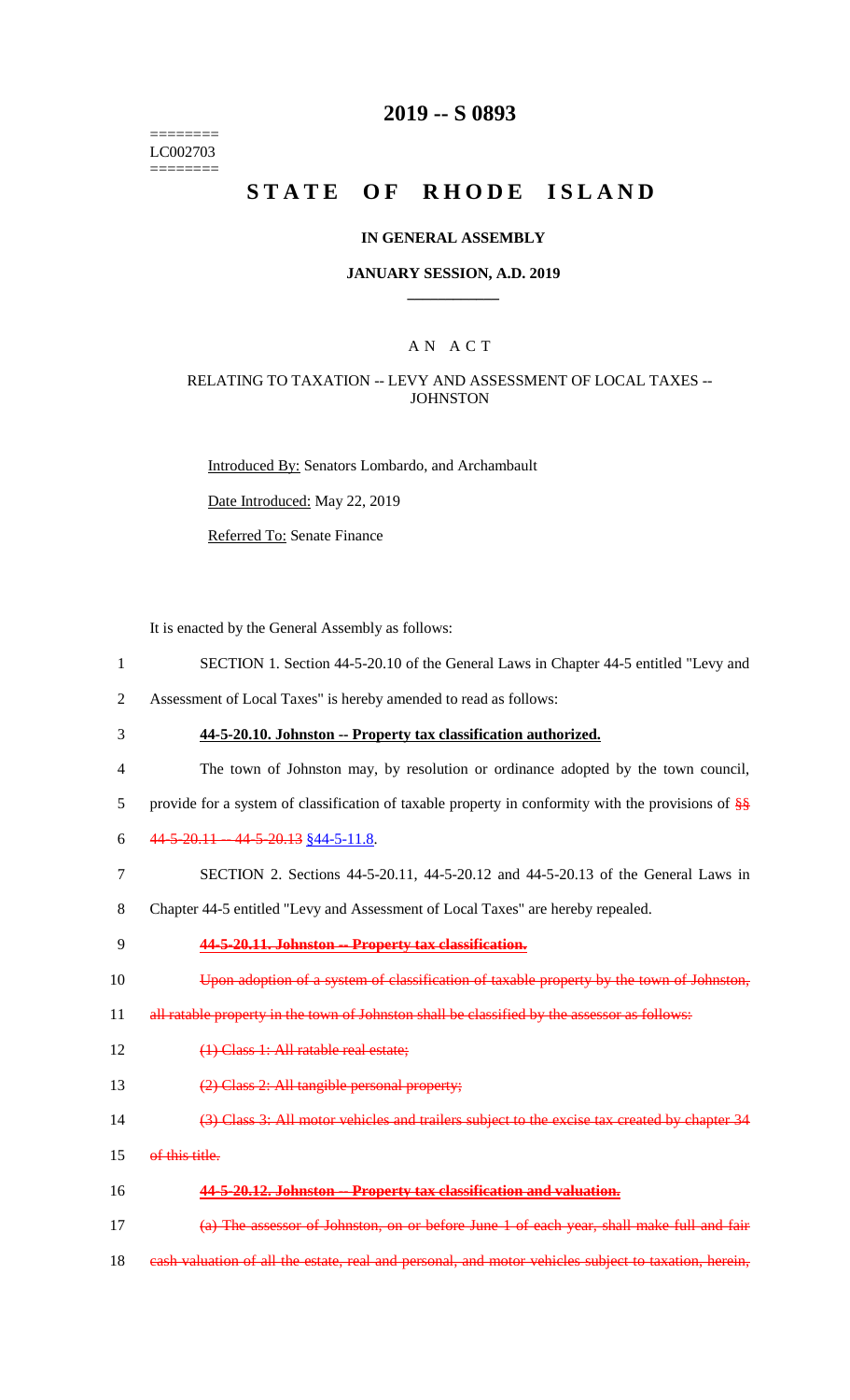- and determine the assessed valuation of each property class.
- (b) The assessor shall apply different rates of taxation against Class 1, Class 2, and Class 3 to determine the tax due and payable on the property; provided, however, the rate for each class shall be uniform.
- **44-5-20.13. Johnston -- Property tax classification -- Tax levy determination.**
- The assessor shall provide to the town council a list containing the full and fair valuation
- of each property class and, with the approval of the town council, annually determine the
- 8 percentage of the tax levy to be apportioned each class of property and shall annually apply tax
- rates sufficient to produce the proportion of the total tax levy.
- SECTION 3. This act shall take effect upon passage.

======== LC002703 ========